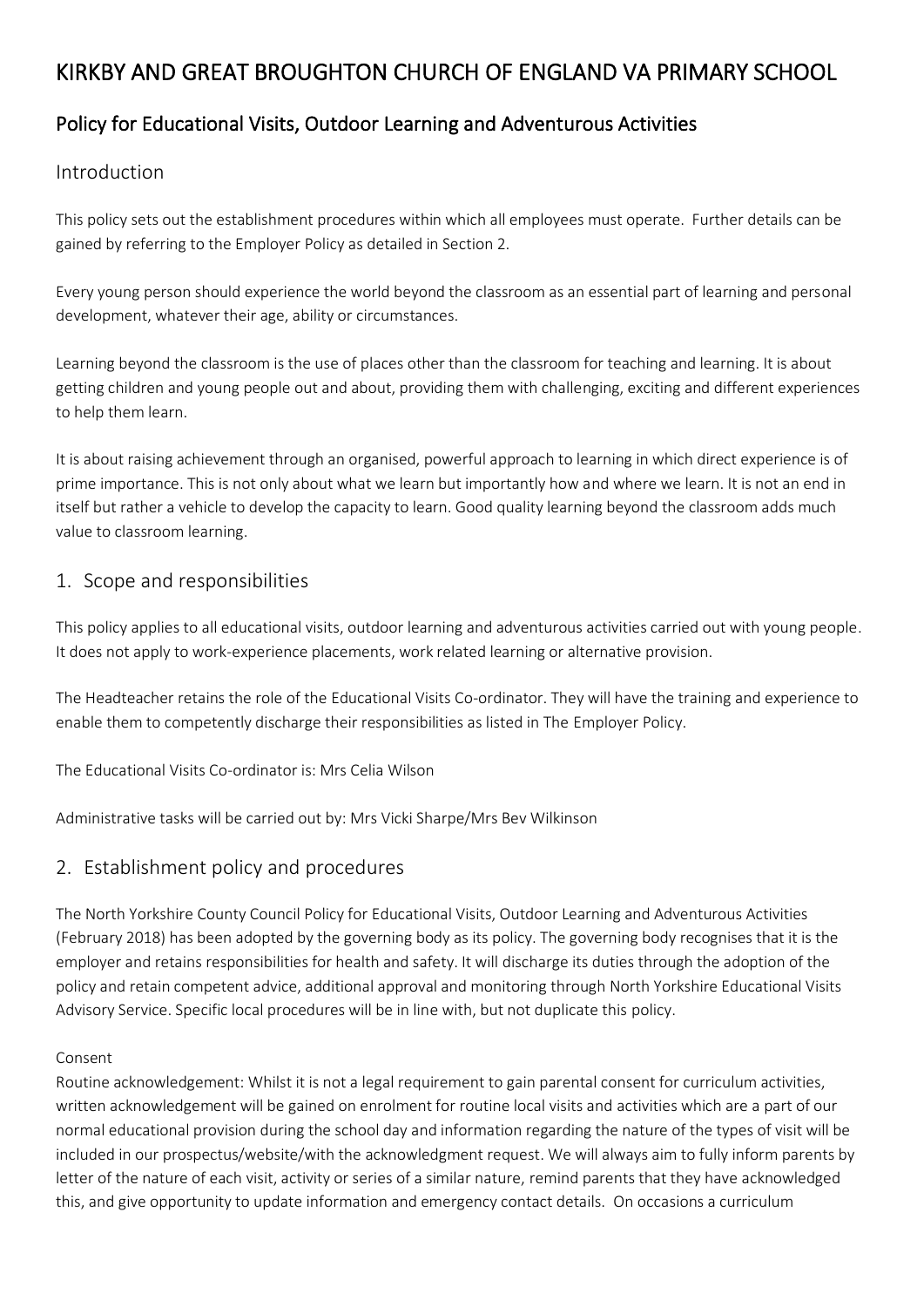opportunity may become available at short notice and we will always aim to notify parents that their child will be offsite but this may not be possible.

Non-routine consent: Written consent will be gained on enrolment for those visits which are non-routine visits and activities and those visits which fall outside of normal hours. We will fully inform parents by letter of the nature of each visit, activity or series of a similar nature.

Specific consent: Written consent will be gained for every individual visit, activity or series of a similar nature which involve a higher level of risk including but not limited to longer journeys, residential visits and adventurous activities. We will fully inform parents by letter of the nature of each visit, activity or series of a similar nature.

Medical information: We will use the medical information on record in our Student Information Management system alongside any updated information which parents will be given the opportunity to provide for most visits and activities. Where visits or activities involve a higher level of risk it may be appropriate for separate medical information and consent forms to be completed.

#### Staff competence

Records will be kept of induction, training, relevant qualifications and competence using the 'My Details' section of Evolve.

To ensure sustainability of important visits deputy leaders will be appointed in order that contingency plans can be put in place should a visit leader be indisposed.

#### EVC Training

The Educational Visits Co-ordinator will attend appropriate training and revalidation as required by the employer.

#### Visit Leader Training

Visit leaders will be approved by the Headteacher and will have attended appropriate training as required by the employer.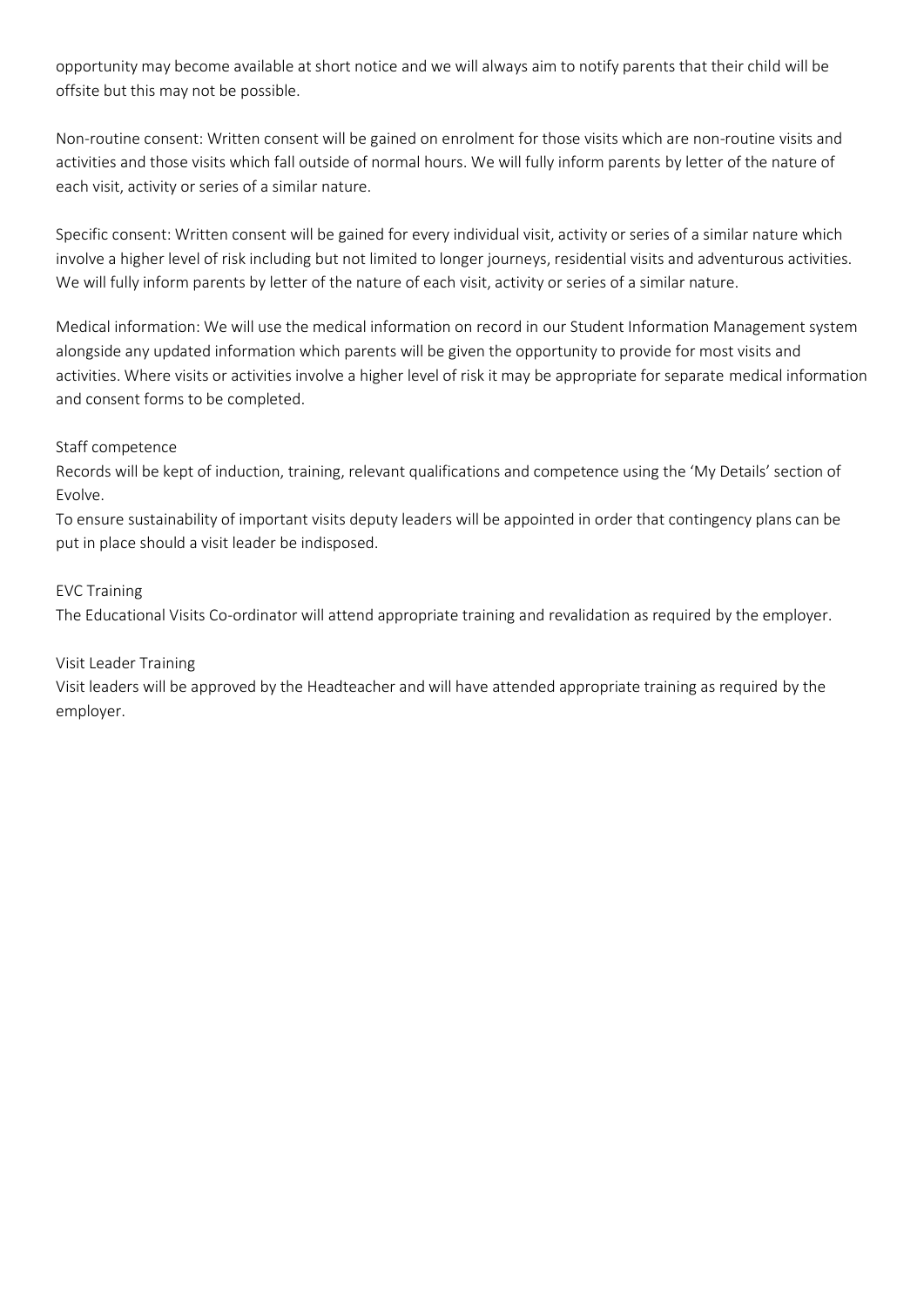## 3. Planning and approval procedures

Visit leaders should follow the employer policy, establishment policy, guidance, local procedures and standard assessments of risk.

Risk management is a vital part of planning and assessing benefits and risk associated with visits and activities. Sensible risk management relates to identifying significant hazards and mitigating against risk through appropriate control measures. It is not a paperwork exercise but a dynamic process before and during a visit or activity in order that young people can be kept safe from harm. Generic or event specific risk assessments will be used to record significant findings.

External providers: Wherever possible visit leaders will gain credible assurances of health & safety management systems and quality provision through a Learning Outside the Classroom Quality Badge. Alternatively assurances will be gained through a Provider Statement as detailed in the employer policy

# 4. Visit Planning and Management System

A web-based system is used to facilitate the efficient planning, management, approval and evaluation of visits. All staff that lead or accompany visits can access the admin account with the support of the office staff which is set up by the Educational Visits Co-ordinator.

The default option is a day visit within the United Kingdom. Visits can be further categorised as follows:

- On-site or local learning area
- Joint visit
- Overseas
- Residential
- Adventurous (provider led)
- Adventurous (self-led)

Refer to local procedures and guidance regarding the establishments' use of these categories.

Approval of visits will be made as detailed below. Initial approval in principal will also be gained as required in the employer policy.

#### Governing Body:

The governing body has a strategic role to set the vision and direction of the school and has responsibility for its educational and financial performance. To enable this it will hold the Headteacher to account by oversight of learning beyond the classroom opportunities to ensure that the educational experiences are of high quality, that best value is obtained and financial regulations are adhered to.

Additionally as the employer, approval will be retained for visits abroad and all self-led adventurous activities in line with the employer policy. The governing body delegate the approval of these visits to North Yorkshire Educational Visits Advisory Service.

Adviser: Visits abroad and all self-led adventurous activities regardless of location. (As detailed in guidance).

Headteacher: All visits and activities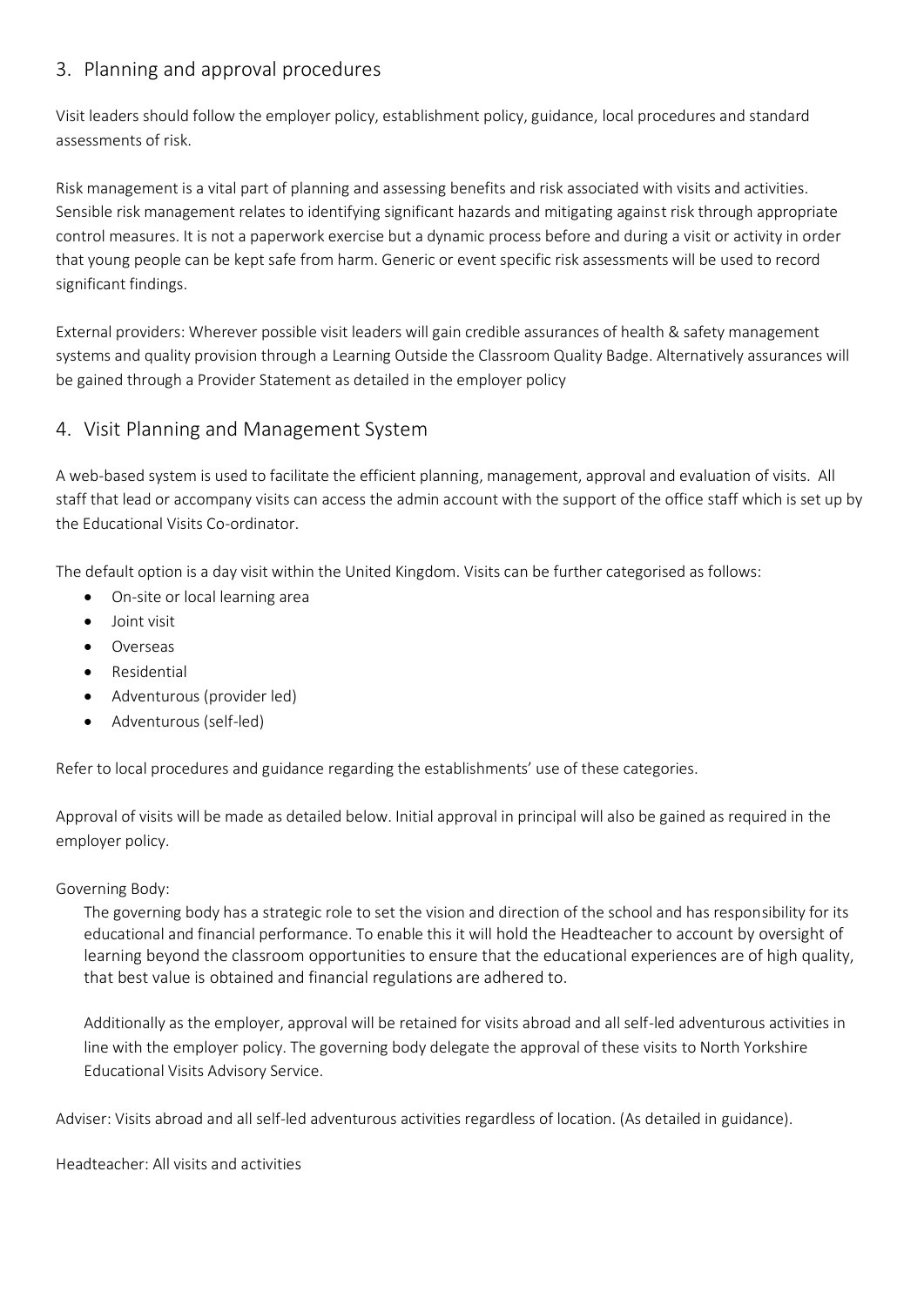### 5. Incident Management

In the case of an incident during a visit all members of staff will follow the establishment's incident management plan as detailed in the appendix.

# 6. Monitoring of visits and procedures

Governors will monitor the implementation of this policy by acting as a critical friend in monitoring the implementation and effectiveness of the policy.

The Educational Visits Co-ordinator will ensure that there is a system in place for appropriate monitoring of visits and activities.

# 7. Charges for Off-site Activities and Visits

Charges for educational off-site visits and adventurous activities, including charges for visits and transport, requests for voluntary contributions and remission of charges are made in line with DfE guidance. Reference should also be made to Kirkby and Great Brougton School's charging and remissions policy].

### 8. Inclusion & SEND

We endorse the principles for young people of a presumption of entitlement to participate, accessibility through direct or realistic adaption or modification and integration through participation with peers.

We acknowledge that it is unlawful to treat a young person with a protected characteristic less favourably or fail to take reasonable steps to ensure that young people with protected characteristics are not placed at a substantial disadvantage without justification.

We also acknowledge that expectations of staff must be reasonable, so that what is required of them (to include a young person) is within their competence and is reasonable. Reference should also be made to Kirkby and Great Brougton School's SEND policy.

# 9. Safeguarding

Safeguarding procedures should be considered as part of the planning process with additional consideration for residential visits. Visit Leadership Teams should:

- As part of planning, liaise with the Designated Safeguarding Lead (DSL) and other staff to identify any relevant safeguarding issues
- Have access during a visit to the DSL (or trained deputy) either directly or through the Base Contact.

Any volunteers who accompany any visit or activity will be vetted and be directly supervised by a member of staff. If they are to have significant unsupervised access to young people then an enhanced DBS disclosure will be obtained and they will undergo induction and training in their role and responsibilities as detailed in employer and school policies and local procedures. Reference should also be made to Kirkby and Great Brougton School's safeguarding policy.

### 10.Insurance